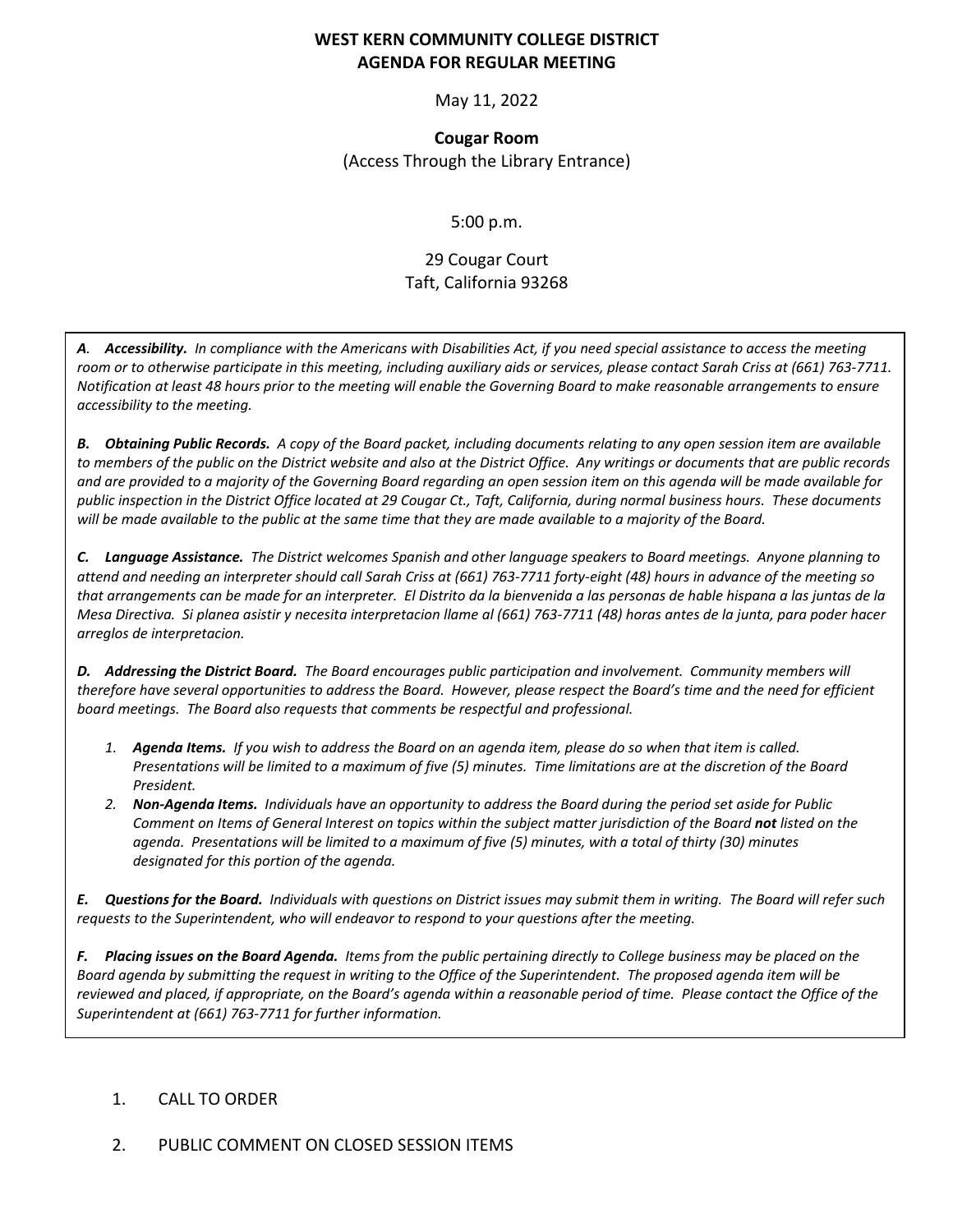#### 3. ADJOURN TO CLOSED SESSION

- A. Public Employee Appointment/Employment, Government Code Section 54957
- B. Public Employee Performance Evaluations, Government Code Section 54957
- C. Public Employee Discipline/Dismissal/Release/Complaint, Government Code Section 54957
- D. Conference with Labor Negotiators (Government Code section 54957.6) Agency Designated Representative: Superintendent/President Employee Organizations: TC Faculty Association, CSEA Chapter #543 & Management/Supervisory/Classified Confidential Employees
- E. Conference with Legal Counsel Potential Litigation, Pursuant to Paragraph (4) of Subdivision (d) of Government Code Section 54956.9
- F. Student Discipline and Other Confidential Student Matters, Education Code Sections 35146, 48900 et. Seq. and 48912(b)
- 4. RECONVENE IN OPEN SESSION; ANNOUNCE CLOSED SESSION ACTION
- 5. FLAG SALUTE
- 6. PUBLIC COMMENT ON OPEN SESSION AGENDA ITEMS
- 7. GENERAL COMMUNICATIONS
- 8. NEW BUSINESS:

A. Request for Approval - Emeritus Status – Professors David Layne and Tony Thompson

- 9. PRESENTATION WESTEC Update
- 10. PRESENTATION Athletics Update
- 11. PRESENTATION ASO Spring Update
- 12. APPROVAL OF MINUTES Regular Meeting Held April 6, 2022
- 13. NEW BUSINESS (continued):
	- A. Request for Approval 2022-23 West Kern Community College District Tentative Annual Budget
	- B. Request for Approval Kern Regional K-16 Collaborative Grant Memorandum of Understanding with West Kern Community College District
	- C. First Reading Tentative Agreement with the Taft College Faculty Association (TCFA) regarding the addition of Article 6.10, Academic Freedom and Responsibility, to the Faculty Collective Bargaining Agreement; Effective 7/1/22 (No Action)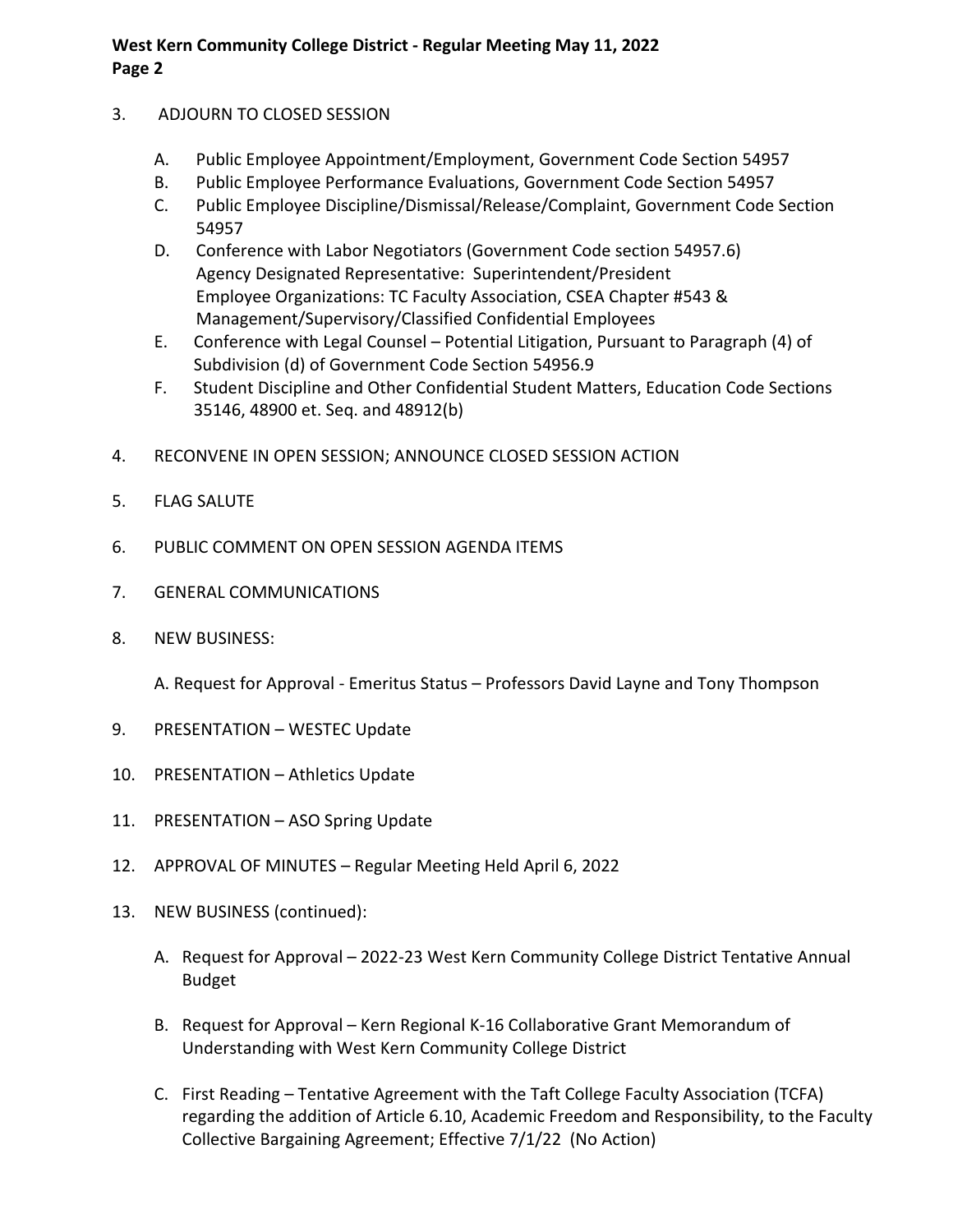- D. First Reading Tentative Agreement with the Taft College Faculty Association (TCFA) regarding the revision of Article 5.5, Bereavement Leave, to the Faculty Collective Bargaining Agreement; Effective 4/22/22 (No Action)
- E. First Reading Tentative Agreement with the Taft College Faculty Association (TCFA) regarding the revision of Article 6.9, Campus Security Video Monitoring and Surveillance Technology, to the Faculty Collective Bargaining Agreement; Effective 4/22/22 (No Action)
- F. First Reading Tentative Agreement with the Taft College Faculty Association (TCFA) regarding Compensation for Student Learning Outcomes Coordinator, to the Faculty Collective Bargaining Agreement; Effective 7/1/22 (No Action)
- G. Request for Approval Upgrading to 10 GB Network AMS.NET and Burt Electronics and Communications, Inc.; \$93,815.36
- H. First Reading Board Policy Revision (No Action) BP #6620 Naming of District Facilities and Properties
- 14. CONSENT AGENDA (Items A Z)
	- A. Request for Approval Teleconference Option Under AB 361
	- B. Information Item CCFS-311Q for the 3<sup>rd</sup> Quarter Ending March 31, 2022
	- C. Request for Approval Adoption of Rules and Regulations Relating to the West Kern Community College District Student Trustee; 6/1/22 – 5/31/23
	- D. Request for Approval Memorandum of Understanding (MOU) Between West Kern Community College District (WKCCD) and Taft Union High School (TUHS) Dual Enrollment Program and Concurrent Enrollment Program 2022-2023
	- E. Request for Approval Distance Education Course Approval
		- BIOL 1500 Fundamentals of Biology
		- ECEF 1521 Practicum Field Experience
		- ECEF 1571 Child Study and Assessment
		- SOC 1510 Introduction to Sociology
		- SOC 2141 Sociology of Marriage
	- F. Request for Approval Distance Education Course Approval
		- STSU 1001 Educational Planning
		- STSU 1016 College Survival
		- STSU 1017 Becoming a Successful Online Student
		- STSU 1018 Career and Major Exploration
		- STSU 1019 Career/Life Planning
		- STSU 1500 Strategies for College and Life Management
		- STSU 1525 Transfer Planning
		- STSU 1530 Transitioning from High School to College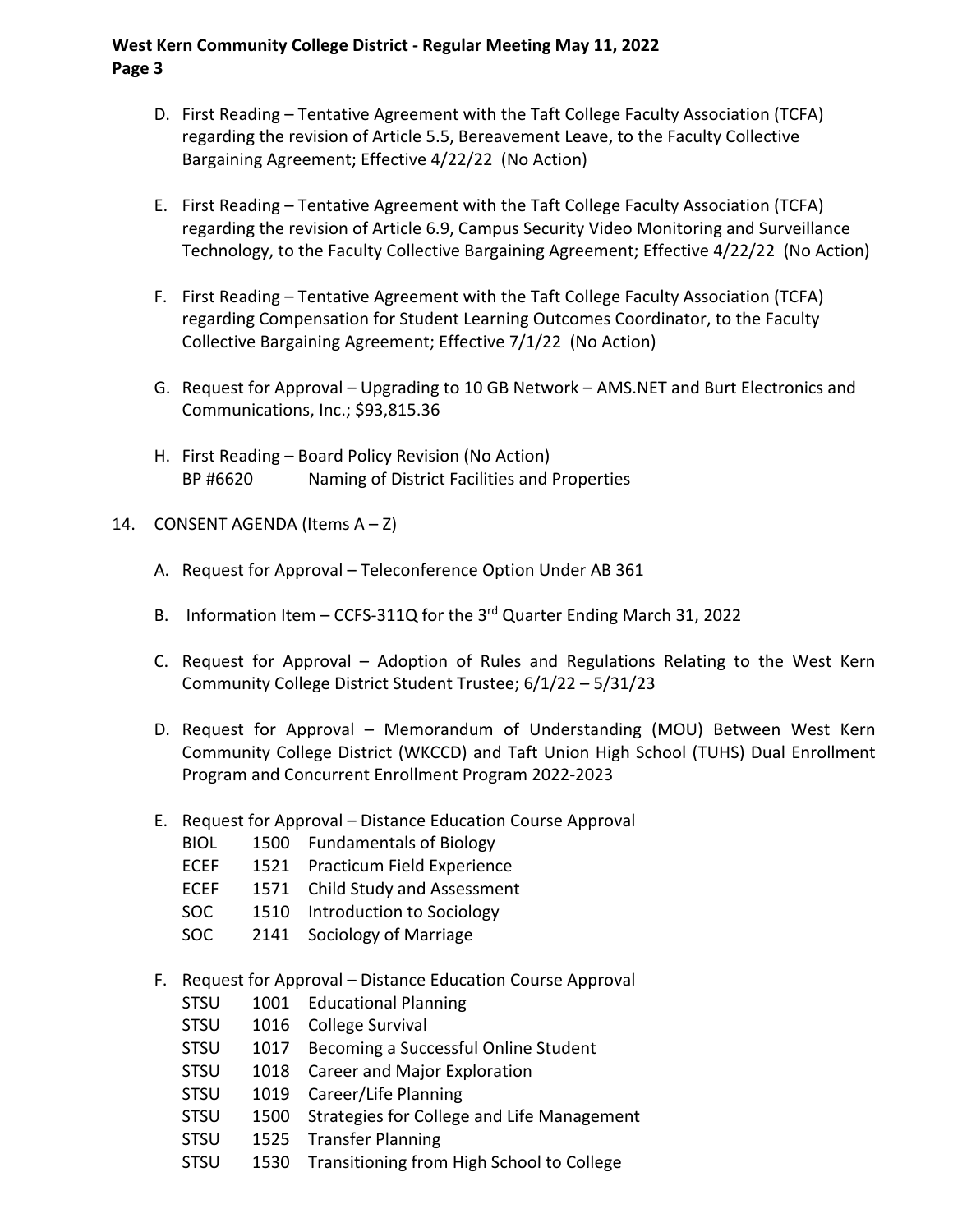|                                                     | <b>STSU</b>                                | 1550                                            | <b>Funding a Transfer Plan</b>                                       |  |  |  |  |  |
|-----------------------------------------------------|--------------------------------------------|-------------------------------------------------|----------------------------------------------------------------------|--|--|--|--|--|
|                                                     | <b>BIOL</b>                                | 1500                                            | <b>Fundamentals of Biology</b>                                       |  |  |  |  |  |
|                                                     | <b>ECEF</b>                                |                                                 | 1521 Practicum Field Experience                                      |  |  |  |  |  |
|                                                     | <b>ECEF</b>                                |                                                 | 1571 Child Study and Assessment                                      |  |  |  |  |  |
|                                                     | <b>SOC</b>                                 |                                                 | 1510 Introduction to Sociology                                       |  |  |  |  |  |
|                                                     | <b>SOC</b>                                 | 2141                                            | Sociology of Marriage                                                |  |  |  |  |  |
|                                                     |                                            |                                                 |                                                                      |  |  |  |  |  |
| G.                                                  | Request for Approval - New Courses         |                                                 |                                                                      |  |  |  |  |  |
|                                                     |                                            |                                                 | <b>Learning Support Division</b>                                     |  |  |  |  |  |
|                                                     | ETEC                                       |                                                 | 1500 Introduction to Educational Technology                          |  |  |  |  |  |
|                                                     | STSU                                       |                                                 | 1505 Career and Life Planning                                        |  |  |  |  |  |
|                                                     |                                            |                                                 |                                                                      |  |  |  |  |  |
|                                                     |                                            |                                                 | <b>Business Arts &amp; Humanities Division</b>                       |  |  |  |  |  |
|                                                     | COMM                                       |                                                 | 1520 Argumentation and Debate                                        |  |  |  |  |  |
|                                                     |                                            |                                                 | COMM 1590 Introduction to Persuasion                                 |  |  |  |  |  |
|                                                     | H. Request for Approval - Course Revisions |                                                 |                                                                      |  |  |  |  |  |
|                                                     |                                            |                                                 | Math & Science Division                                              |  |  |  |  |  |
|                                                     | <b>BIOL</b>                                |                                                 | 1500 Fundamentals of Biology                                         |  |  |  |  |  |
|                                                     | <b>BIOL</b>                                | 1513                                            | Introduction to Environmental Studies with Lab                       |  |  |  |  |  |
|                                                     | <b>CHEM</b>                                |                                                 | 1520 Introduction to Organic and Biochemistry                        |  |  |  |  |  |
|                                                     | <b>ENGR</b>                                | 1500                                            | Introduction to Engineering                                          |  |  |  |  |  |
|                                                     | <b>ENGR</b>                                | 1510                                            | Engineering Graphics and Introduction to Design with Lab             |  |  |  |  |  |
|                                                     | <b>ENGR</b>                                | 1540                                            | Introduction to Programming Concepts and Methodologies for Engineers |  |  |  |  |  |
|                                                     |                                            |                                                 | with Lab                                                             |  |  |  |  |  |
|                                                     | <b>ENGR</b>                                | 1550                                            | Computer Programming and Problem Solving with Lab                    |  |  |  |  |  |
|                                                     | <b>ENGR</b>                                | 2000                                            | Circuit Analysis with Lab                                            |  |  |  |  |  |
|                                                     | Social Science Division                    |                                                 |                                                                      |  |  |  |  |  |
|                                                     | <b>ECEF</b>                                | 1521                                            | Practicum Field Experience                                           |  |  |  |  |  |
|                                                     | <b>ECEF</b>                                | 1501                                            | Early Care, Education, and Family Studies Curriculum                 |  |  |  |  |  |
|                                                     | <b>ECEF</b>                                | 1571                                            | <b>Child Study and Assessment</b>                                    |  |  |  |  |  |
|                                                     | <b>ECEF</b>                                | 1601                                            | Diversity in Early Care, Education and Family Studies                |  |  |  |  |  |
|                                                     | <b>SOC</b>                                 | 1510                                            | Introduction to Sociology                                            |  |  |  |  |  |
|                                                     | <b>SOC</b>                                 | 2141                                            | Sociology of Marriage                                                |  |  |  |  |  |
|                                                     | <b>PSYC</b>                                | 2050                                            | Introduction to Biological Psychology                                |  |  |  |  |  |
|                                                     |                                            |                                                 |                                                                      |  |  |  |  |  |
|                                                     |                                            | <b>Business, Arts &amp; Humanities Division</b> |                                                                      |  |  |  |  |  |
|                                                     | <b>COMM</b>                                | 1510                                            | Introduction to Mass Communications                                  |  |  |  |  |  |
|                                                     | COMM                                       | 1511                                            | <b>Public Speaking</b>                                               |  |  |  |  |  |
|                                                     |                                            |                                                 |                                                                      |  |  |  |  |  |
| <b>Applied Health/Applied Technologies Division</b> |                                            |                                                 |                                                                      |  |  |  |  |  |
|                                                     | <b>CTRP</b>                                | 1010                                            | Beginning Machine Shorthand Theory and Lab 1                         |  |  |  |  |  |
|                                                     | <b>CTRP</b>                                | 1015                                            | <b>Computer-Aided Transcription</b>                                  |  |  |  |  |  |
|                                                     | <b>CTRP</b>                                | 1070                                            | Legal Terminology I                                                  |  |  |  |  |  |
|                                                     | <b>CTRP</b>                                | 1075                                            | Legal Terminology II                                                 |  |  |  |  |  |

CTRP 1080 Court and Deposition Procedures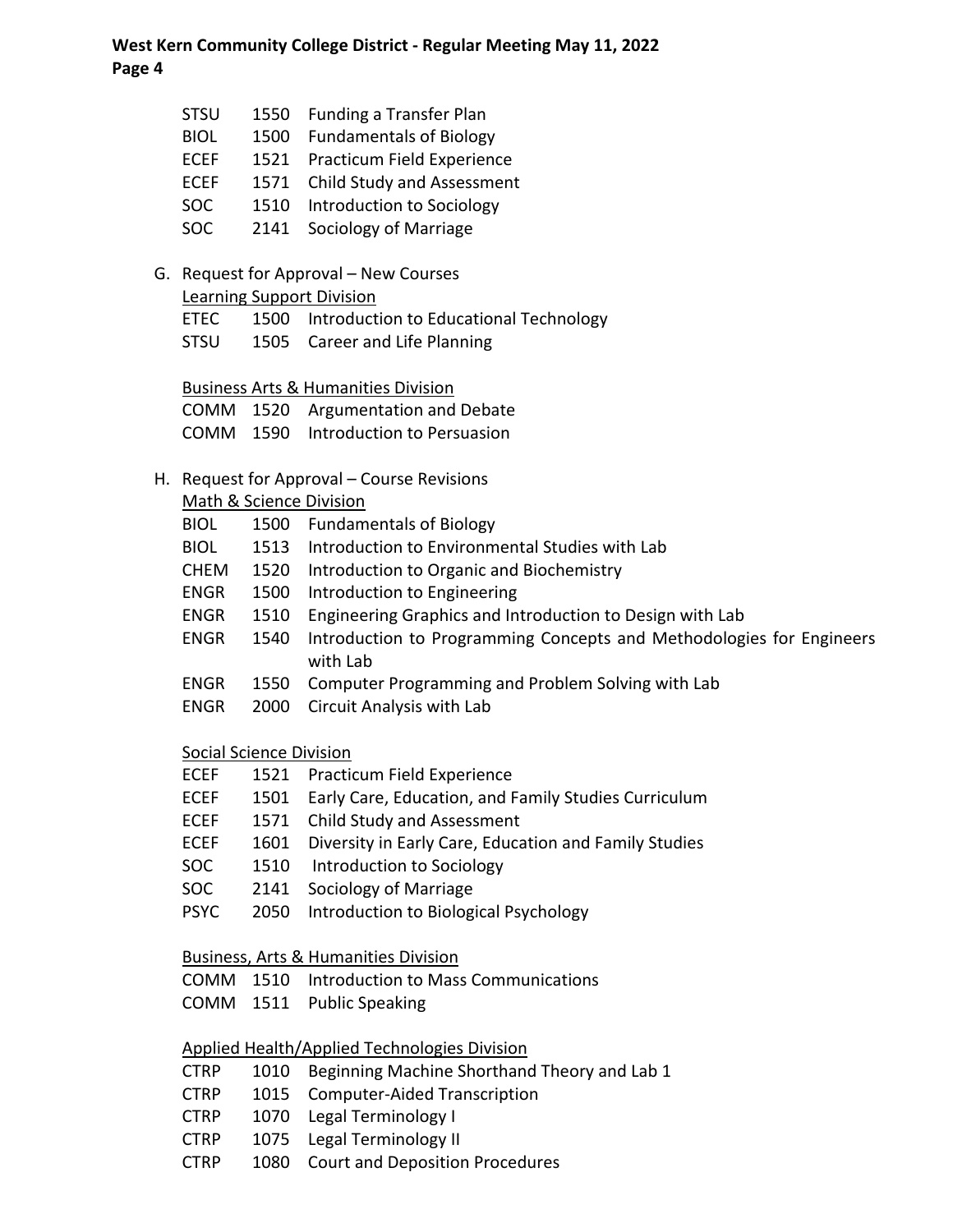| <b>CTRP</b> | 1090 | <b>Punctuation and Grammar</b>                                     |
|-------------|------|--------------------------------------------------------------------|
| <b>CTRP</b> | 1131 | 60 WPM Machine Shrthnd Speed Bldng: Literary and Jury Charge       |
| <b>CTRP</b> | 1132 | 100 WPM Machine Shrthnd Speed Bldng: Literary and Jury Charge      |
| <b>CTRP</b> | 1133 | 140 WPM Machine Shrthnd Speed Bldng: Literary and Jury Charge      |
| CTRP        | 1134 | 180 WPM Machine Shrthnd Speed Bldng: Literary and Jury Charge      |
| <b>CTRP</b> | 1141 | 60 WPM Machine Shorthand Speed Building: 2- Voice                  |
| <b>CTRP</b> | 1142 | 100 WPM Machine Shorthand Speed Building: 2-Voice                  |
| <b>CTRP</b> | 1143 | 140 WPM Machine Shorthand Speed Building: 4-Voice                  |
| <b>CTRP</b> | 1144 | 180 WPM Machine Shorthand Speed Building: 4-Voice                  |
| <b>CTRP</b> | 1151 | 80 WPM Machine Shorthand Speed Building: Literary and Jury Charge  |
| <b>CTRP</b> | 1152 | 120 WPM Machine Shorthand Speed Building: Literary and Jury Charge |
| <b>CTRP</b> | 1153 | 160 WPM Machine Shorthand Speed Building: Literary and Jury Charge |
| <b>CTRP</b> | 1154 | 200 WPM Machine Shorthand Speed Building: Literary and Jury Charge |
| <b>CTRP</b> | 1161 | 80 WPM Machine Shorthand Speed Building: 2-Voice                   |
| <b>CTRP</b> | 1162 | 120 WPM Machine Shorthand Speed Building: 2-Voice                  |
| <b>CTRP</b> | 1163 | 160 WPM Machine Shorthand Speed Building: 4-Voice                  |
| <b>CTRP</b> | 1164 | 200 WPM Machine Shorthand Speed Building: 4-Voice                  |
| <b>CTRP</b> | 1250 | Certified Shorthand Reporter Preparation                           |
| CTRP        | 1260 | Machine Shorthand Speed Building - Dictation/Transcription         |
|             |      |                                                                    |

I. Request for Approval – New Program Learning Support Division Communication Studies – Associate Degree for Transfer

#### J. Request for Approval – Course Inactivation

| <b>ETHN</b> | 2110 | Introduction to Ethnic Studies                                        |
|-------------|------|-----------------------------------------------------------------------|
| <b>STSU</b> | 0205 | Introduction to Campus Life                                           |
| <b>STSU</b> | 0206 | Time/Organizational/Study Strategies                                  |
| <b>LRSK</b> | 0200 | <b>Enhancement of Learning Styles</b>                                 |
| <b>LRSK</b> | 0240 | <b>Math Concepts</b>                                                  |
| <b>LRSK</b> | 0250 | Improving Study Skill Strategies                                      |
| <b>ECEF</b> | 1001 | Introduction to Curriculum                                            |
| <b>ECEF</b> | 1003 | Introduction to Child Growth and Development                          |
| <b>ECEF</b> | 1031 | Introduction to the Child in Family/Community/Relationships           |
| <b>ECEF</b> | 1090 | Introduction to Child Health and Safety                               |
| <b>ECEF</b> | 1660 | School-Age Curriculum for Before and After School Programs/Int        |
| <b>ECEF</b> | 1661 | School-Age Curriculum for Before and After School Programs/Activities |
| <b>ECEF</b> | 1662 | School-Age Curriculum for Before and After School Programs/Theory     |
|             |      |                                                                       |

K. Request for Approval – Program Revision

Science & Math Division

Associate Degree for Transfer: Mathematics

Allied Health/Applied Technologies Division Associate in Science: Court Reporting

L. Request for Approval – Four-Day Workweek Policy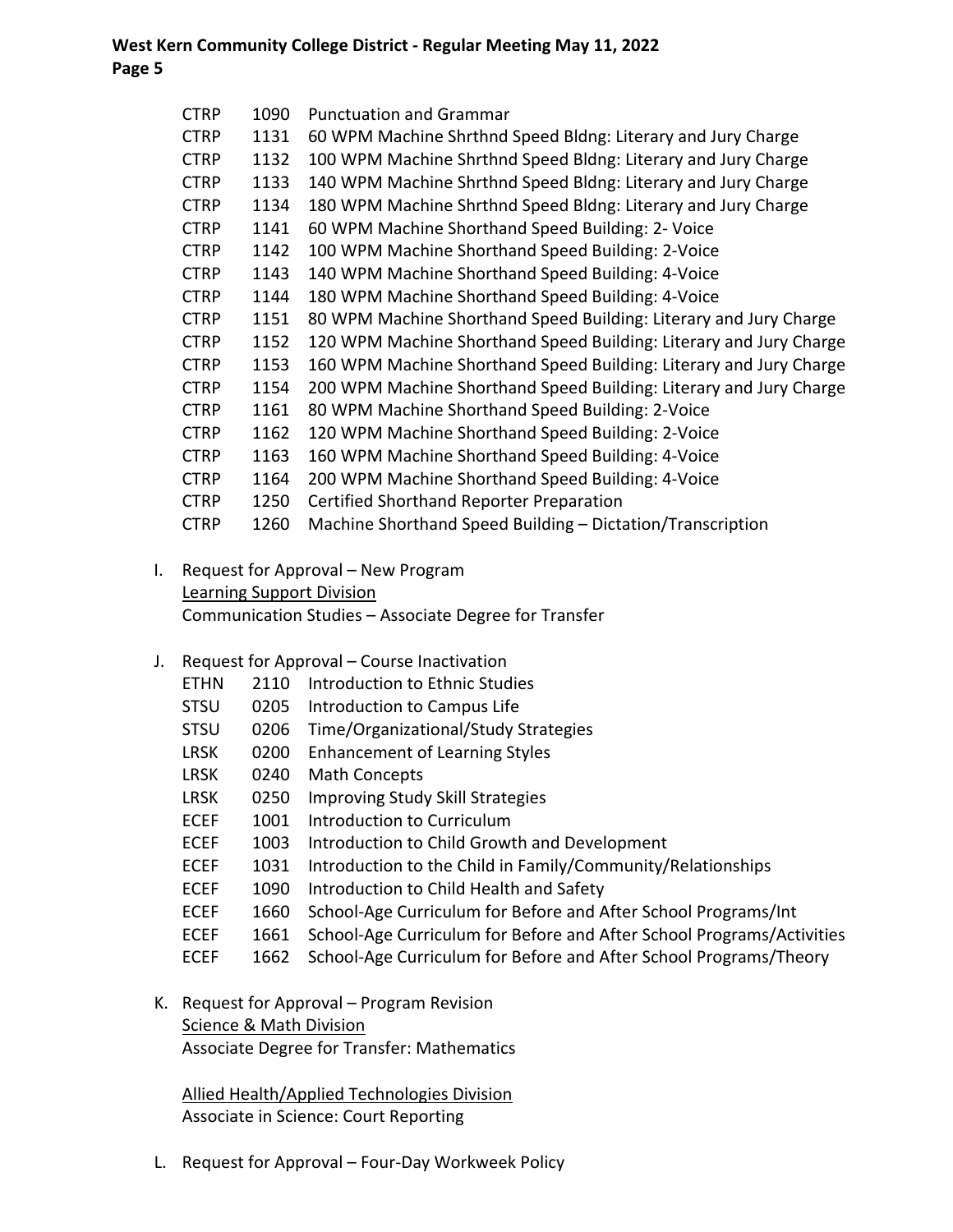- M. Request to Approve TC 22-013 Baseball Infield Turf Project Rudy's Landscape; \$30,530.00
- N. Request to Approve TC 22-012 Athletics Training Room Tile Replacement Project Rosedale Tile and Marble, Inc.; \$34,250.00
- O. Request for Approval End-User Training on the Banner Finance System; 40 Hours Not To Exceed \$11,200.00
- P. Request for Ratification iHeartMedia Agreement Broadcast Plan Extension; 5/2/22 6/26/22; \$12,640.00
- Q. Request for Approval American General Media Extension; 5/30/22 6/30/22; \$10,000.00
- R. Request for Ratification Pacific Floor Company Proposal for the Gym Floor Recoat; \$7,972.00
- S. Request for Approval CCS Disaster Recovery Services Annual Renewal 2022-23; 7/1/22 6/30/23; \$3,420.00
- T. Request for Approval CI Solutions Renewal of ID Badge Software License; 7/1/22 6/30/23; \$3,180.00
- U. Request for Approval C.A. Reding Equitrac Support Software Maintenance Annual Renewal; 6/18/22 – 6/19/23; \$2,640.00
- V. Request for Approval Community College League of California (CCLC) Library Consortium Membership Agreement
- W. Request for Approval Vehicle Maintenance Agreement Renewal with the Taft City School District;  $7/1/22 - 6/30/23$ ; \$76.00 per Hour with a Minimum  $\frac{1}{2}$  Hour Charge for Work Charged
- X. Request for Approval Terri Winfree Executive Coaching; Effective 7/1/22
- Y. Request for Approval Resolution 2021/22-14 Declaring a State of Emergency and Delegating Authority to the Superintendent/President to Close District Centers, Campus, and Offices, and to Otherwise Respond to the Novel Coronavirus (COVID-19)
- Z. Ratification of the April 2022 Vendor Check & Purchase Order Registers
- 15. PUBLIC COMMENT ON ITEMS OF GENERAL INTEREST
- 16. EMPLOYMENT (Action)
	- A. Classified/Confidential/Management Employment (Appendix I)
	- B. Separations (Appendix I)